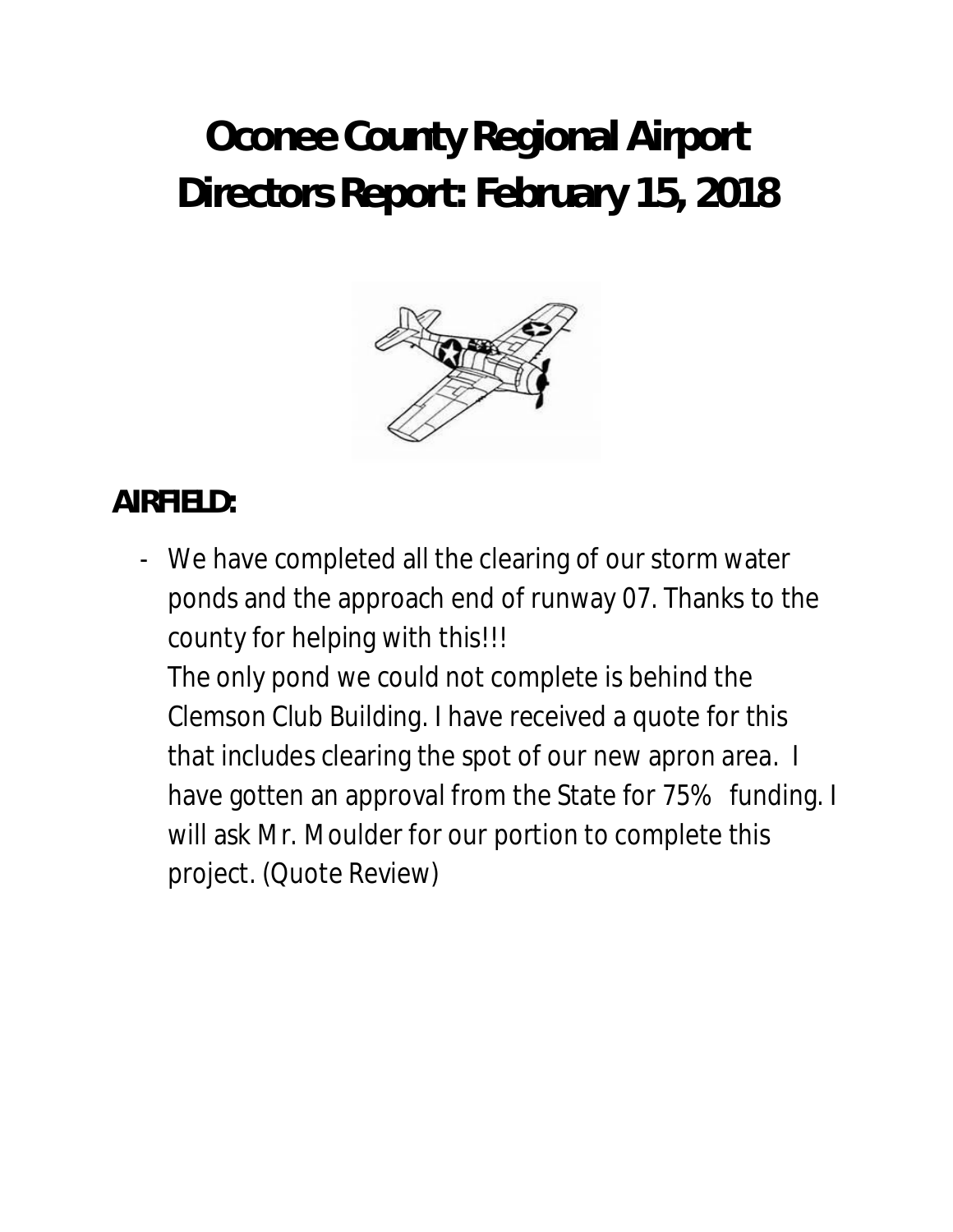# **Operations:**

- The 2018 football schedule has been posted and we have picked five games for a tower. I have submitted a request to the State for help with funding this activity.
- Note: Discuss call out fee change.
- Note: Discuss Powered paraglider operations.

# **SAFETY/SECURITY:**

- N/A

#### **FBO FINANCIALS:**

- See attached

# **CAPITAL PROJECTS:**

- I have been asked by the FAA to get an Independent Fee Estimate on the work to be accomplished FY 2018. This is a positive forward move in our design this year. With the help of a Kimley-Horn, a company located in Georgia, this process is in motion. This is due to the FAA by July  $1<sup>st</sup>$  2018. (Explain)
- We have completed and signed our pre-application for 2019, WK Dickson has submitted this to the FAA.